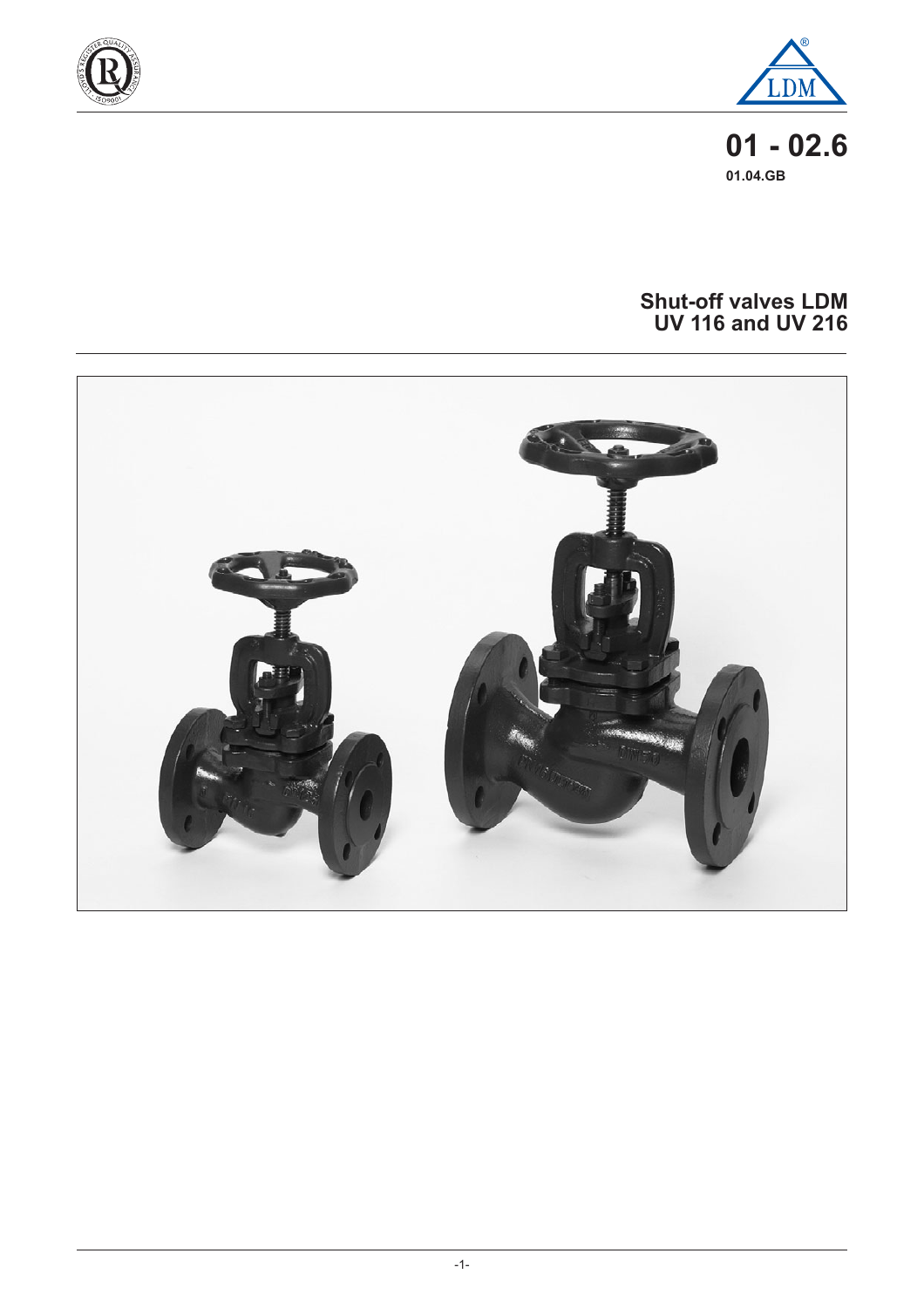

**UV 116 UV 216**



## **Shut-off valves DN 15 - 300, PN 16 and 25 with hand wheel**

### **Description**

Shut-off valves UV 116, UV 216 are designed to close the medium flow. The valves excel with high tightness and its compact construction. The valves are equipped with back seat enabling the packing replacing during the valve operating with the valve fully open.

## **Application**

The valves are designed for heating and other industries especially in hot-water applications and UV 216 even in steam applications. The wide range of diameter nominal enable the valve to be used from the minimum flow rates (eg. sampling valves), to the highest flow rates in main pipes.

#### **Process media**

Tha valves are suitable for water, steam (UV 216 only), air and other neutral media compatible with material of the valve body and its inner parts.

#### **Installation**

The valves can be piped in any position but a necessary space for operating the hand whell shall be kept. The flow direction is indicated with the arrows on the valve body. Reverse (alternate) flow is permissible with limited values of differential pressure.

## **Technical data**

| <b>Series</b>          | <b>UV 116</b>                                                    | <b>UV 216</b>                  |  |  |  |  |  |  |
|------------------------|------------------------------------------------------------------|--------------------------------|--|--|--|--|--|--|
| Execution              | Shut-off valve, straight-through                                 |                                |  |  |  |  |  |  |
| Nominal diameter range | DN 15 to 300                                                     | DN 15 to 200                   |  |  |  |  |  |  |
| Nominal pressure       | <b>PN 16</b>                                                     | <b>PN 25</b>                   |  |  |  |  |  |  |
| Body material          | Grey cast iron EN-JL1040                                         | Spheroidal cast iron EN-JS1025 |  |  |  |  |  |  |
| Plug material          | Stainless steel 1.4021                                           |                                |  |  |  |  |  |  |
| Seat material          | Stainless steel 1.4006                                           |                                |  |  |  |  |  |  |
| Stem material          | Stainless steel 1.4021                                           |                                |  |  |  |  |  |  |
| Packing                | Graphite                                                         |                                |  |  |  |  |  |  |
| Operating temp. range  | $+2$ to $+300^{\circ}$ C                                         | $+2$ to $+350^{\circ}$ C       |  |  |  |  |  |  |
| Connection             | Type B1 (raised faced flange) acc. to ČSN-EN 1092-2 (1/1999)     |                                |  |  |  |  |  |  |
|                        | Face to face dimensions acc. to ČSN-EN 558-1 (3/1997), section 1 |                                |  |  |  |  |  |  |
| Type of plug           | Disc plug, pressure-balanced for DN 200 to 300                   |                                |  |  |  |  |  |  |
| Flow characteristic    | On-off                                                           |                                |  |  |  |  |  |  |
| Leakage rate           | Acc. to DIN 3230 (4/1982) - leakage rate class BN1               |                                |  |  |  |  |  |  |

## **Kvs, differential pressure values and loss coefficient**  $\zeta$  **(zeta)**

| DN  | <b>Kvs</b>                   | ζ   | $\Delta p_{\text{max}}$ MPa | $\Delta p_{\text{max}}$ MPa | $\Delta p$ , MPa |  |  |
|-----|------------------------------|-----|-----------------------------|-----------------------------|------------------|--|--|
|     | $\left[\frac{m^3}{h}\right]$ |     | <b>PN16</b>                 | <b>PN25</b>                 | PN16,25          |  |  |
| 15  | 5.9                          | 2.3 | 1.60                        | 2.50                        | 1.60             |  |  |
| 20  | 7.4                          | 4.7 | 1.60                        | 2.50                        | 1.60             |  |  |
| 25  | 13.0                         | 3.7 | 1.60                        | 2.50                        | 1.60             |  |  |
| 32  | 18.0                         | 5.2 | 1.60                        | 2.50                        | 1.60             |  |  |
| 40  | 30.0                         | 4.5 | 1.60                        | 2.50                        | 1.60             |  |  |
| 50  | 41.0                         | 5.9 | 1.60                        | 2.50                        | 1.60             |  |  |
| 65  | 79.0                         | 4.6 | 1.60                        | 2.50                        | 1.60             |  |  |
| 80  | 115.0                        | 4.9 | 1.60                        | 2.50                        | 1.60             |  |  |
| 100 | 181.0                        | 4.9 | 1.60                        | 2.50                        | 1.60             |  |  |
| 125 | 225.0                        | 7.7 | 1.60                        | 2.50                        | 1.60             |  |  |
| 150 | 364.0                        | 6.1 | 1.60                        | 2.10                        | 1.60             |  |  |
| 200 | 690.0                        | 5.4 | 1.40                        | 1.40                        | 1.00             |  |  |
| 250 | 1010.0                       | 6.1 | 1.60                        |                             | 0.60             |  |  |
| 300 | 1460.0                       | 6.1 | 1.60                        |                             | 0.40             |  |  |

 $\Delta \mathsf{p}_{\scriptscriptstyle \sf max}$ -max. differential pressure value for normal flow direction  $\Delta p_z$  - max. differential pressure value for reverse flow direction

#### **Max. permissible pressure values [MPa]**

| Material                                                                              | Temperature[°C] |  |  |                             |  |
|---------------------------------------------------------------------------------------|-----------------|--|--|-----------------------------|--|
|                                                                                       | 120             |  |  | 150 200 250 300 350         |  |
| Grey cast iron EN-JL1040<br>(EN-GJL-250)                                              |                 |  |  | 16 1,60 1,44 1,28 1,12 0,96 |  |
| Spheroidal cast iron EN-JL1025 25 2,50 2,43 2,30 2,18 2,00 1,75<br>(EN-GJS-400-18-LT) |                 |  |  |                             |  |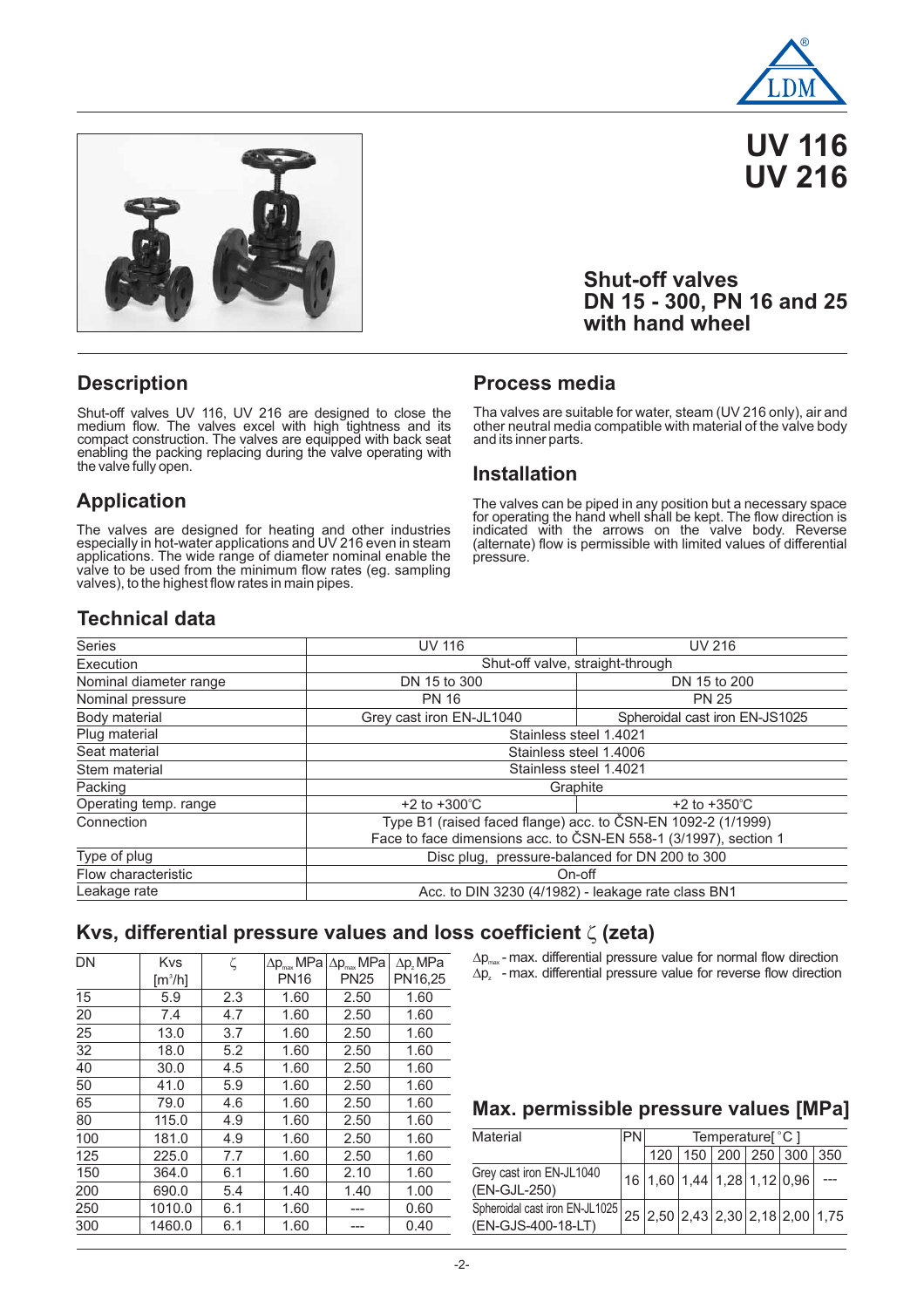

# **Specification code for ordering shut-off valves UV 116 and UV 216**

|                                                      |                                                    |    |     |   |   |    | $XX XXX X XX XX XX  XXX $   XXX |            |
|------------------------------------------------------|----------------------------------------------------|----|-----|---|---|----|---------------------------------|------------|
| 1. Type of valve                                     | Shut-off valve                                     | UV |     |   |   |    |                                 |            |
| 2. Series                                            | Shut-off valve with grey cast iron EN-JL1040       |    | 116 |   |   |    |                                 |            |
|                                                      | Shut-off valve with spheroidal cast iron EN-JS1025 |    | 216 |   |   |    |                                 |            |
| 3. Type of actuating / packing Hand wheel / graphite |                                                    |    |     | S |   |    |                                 |            |
| 4. Connection                                        | Flange with raised faced flange                    |    |     |   |   |    |                                 |            |
| 5. Body / bonnet material                            | Grey cast iron EN-JL1040                           |    | 116 |   | 3 |    |                                 |            |
|                                                      | Spheroidal cast iron EN-JS1025                     |    | 216 |   | 4 |    |                                 |            |
| 6. Nominal pressure                                  | <b>PN 16</b>                                       |    | 116 |   |   | 16 |                                 |            |
|                                                      | <b>PN 25</b>                                       |    | 216 |   |   | 25 |                                 |            |
| 7. Max. operating temp. °C                           | $300^{\circ}$ C                                    |    | 116 |   |   |    | 300                             |            |
|                                                      | $350^{\circ}$ C                                    |    | 216 |   |   |    | 350                             |            |
| 8. Nominal diameter                                  | DN 15 to 300                                       |    | 116 |   |   |    |                                 | XXX        |
|                                                      | DN 15 to 200                                       |    | 216 |   |   |    |                                 | <b>XXX</b> |

**Order example : UV 216 S14 25/350-65**

**Example: UV 116S DN 25 UV 216S DN 65** The valves can be also ordered under their simplified codes: stands for shut-off valve PN 16, DN 25 stands for shut-off valve PN 25, DN 65

## **Dimensions and weights for UV x16**

|     | <b>PN 16</b> |     |     |         |    |    |     | <b>PN 25</b> |     |     |       |     |     |     | PN 16, PN 25 |     |      |      |     |     |     |     |     |       |     |     |     |      |    |     |  |    |    |     |     |     |     |  |    |    |     |     |     |      |      |
|-----|--------------|-----|-----|---------|----|----|-----|--------------|-----|-----|-------|-----|-----|-----|--------------|-----|------|------|-----|-----|-----|-----|-----|-------|-----|-----|-----|------|----|-----|--|----|----|-----|-----|-----|-----|--|----|----|-----|-----|-----|------|------|
| DN  | Dz           | Dp  | Do  | n       | d  | g  | Dz  | Dp           | Do  | n   | d     | g   |     |     | Н            | h   | m    |      |     |     |     |     |     |       |     |     |     |      |    |     |  |    |    |     |     |     |     |  |    |    |     |     |     |      |      |
|     | mm           | mm  | mm  |         | mm | mm | mm  | mm           | mm  |     | mm    | mm  | mm  | mm  | mm           | mm  | kg   |      |     |     |     |     |     |       |     |     |     |      |    |     |  |    |    |     |     |     |     |  |    |    |     |     |     |      |      |
| 15  | 95           | 46  | 65  |         |    | 14 | 95  | 46           | 65  |     |       | 14  |     | 130 | 167          | 5   | 3,3  |      |     |     |     |     |     |       |     |     |     |      |    |     |  |    |    |     |     |     |     |  |    |    |     |     |     |      |      |
| 20  | 105          | 56  | 75  |         |    | 14 | 16  | 105          | 56  | 75  |       | 14  | 16  | 2   | 150          | 167 | 5    | 3,9  |     |     |     |     |     |       |     |     |     |      |    |     |  |    |    |     |     |     |     |  |    |    |     |     |     |      |      |
| 25  | 115          | 65  | 85  |         |    | 16 | 115 | 65           | 85  |     |       | 16  |     | 160 | 175          | 8   | 5,0  |      |     |     |     |     |     |       |     |     |     |      |    |     |  |    |    |     |     |     |     |  |    |    |     |     |     |      |      |
| 32  | 140          | 76  | 100 | 4       |    | 18 | 140 | 76           | 100 | 4   | 18    |     | 180 | 186 | 9            | 6,6 |      |      |     |     |     |     |     |       |     |     |     |      |    |     |  |    |    |     |     |     |     |  |    |    |     |     |     |      |      |
| 40  | 150          | 84  | 110 | 8<br>12 |    |    |     |              |     |     |       | 18  | 150 | 84  | 110          |     | 19   |      |     | 200 | 235 | 12  | 8,4 |       |     |     |     |      |    |     |  |    |    |     |     |     |     |  |    |    |     |     |     |      |      |
| 50  | 165          | 99  | 125 |         |    |    |     |              |     |     |       |     |     |     |              |     |      |      |     |     |     |     |     |       |     |     |     |      |    |     |  |    |    | 20  | 165 | 99  | 125 |  | 19 | 19 |     | 230 | 248 | 13   | 12,0 |
| 65  | 185          | 118 | 145 |         |    |    |     |              |     |     |       |     |     |     |              |     |      |      |     |     |     |     |     |       |     |     |     |      |    |     |  | 19 | 20 | 185 | 118 | 145 |     |  | 19 |    | 290 | 260 | 16  | 17,3 |      |
| 80  | 200          | 132 | 160 |         |    |    | 22  | 200          | 132 | 160 |       |     | 19  |     | 310          | 291 | 20   | 22,7 |     |     |     |     |     |       |     |     |     |      |    |     |  |    |    |     |     |     |     |  |    |    |     |     |     |      |      |
| 100 | 220          | 156 | 180 |         |    |    |     | 210          |     |     |       |     | 24  | 235 | 156          | 190 | 8    | 23   | 19  | 3   | 350 | 338 | 25  | 35,8  |     |     |     |      |    |     |  |    |    |     |     |     |     |  |    |    |     |     |     |      |      |
| 125 | 250          | 184 |     |         |    |    |     |              |     |     |       |     |     |     |              |     | 26   | 270  | 184 | 220 |     |     | 19  |       | 400 | 384 | 32  | 52,8 |    |     |  |    |    |     |     |     |     |  |    |    |     |     |     |      |      |
| 150 | 285          | 211 | 240 |         | 23 | 26 | 300 | 211          | 250 |     | 28    | 20  |     | 480 | 429          | 38  | 74,2 |      |     |     |     |     |     |       |     |     |     |      |    |     |  |    |    |     |     |     |     |  |    |    |     |     |     |      |      |
| 200 | 340          | 266 | 295 |         |    | 30 | 360 | 274          | 310 | 12  |       | 22  |     | 600 | 529          | 50  | 126  |      |     |     |     |     |     |       |     |     |     |      |    |     |  |    |    |     |     |     |     |  |    |    |     |     |     |      |      |
| 250 | 405          | 319 | 355 |         |    |    |     |              |     |     |       |     |     |     |              |     |      | 28   | 32  | --- | --- | --- | --- | $---$ | --- |     | 730 | 638  | 62 | 200 |  |    |    |     |     |     |     |  |    |    |     |     |     |      |      |
| 300 | 460          | 370 | 410 |         |    | 32 | --- | ---          | --- | --- | $---$ | --- | 4   | 850 | 710          | 100 | 315  |      |     |     |     |     |     |       |     |     |     |      |    |     |  |    |    |     |     |     |     |  |    |    |     |     |     |      |      |